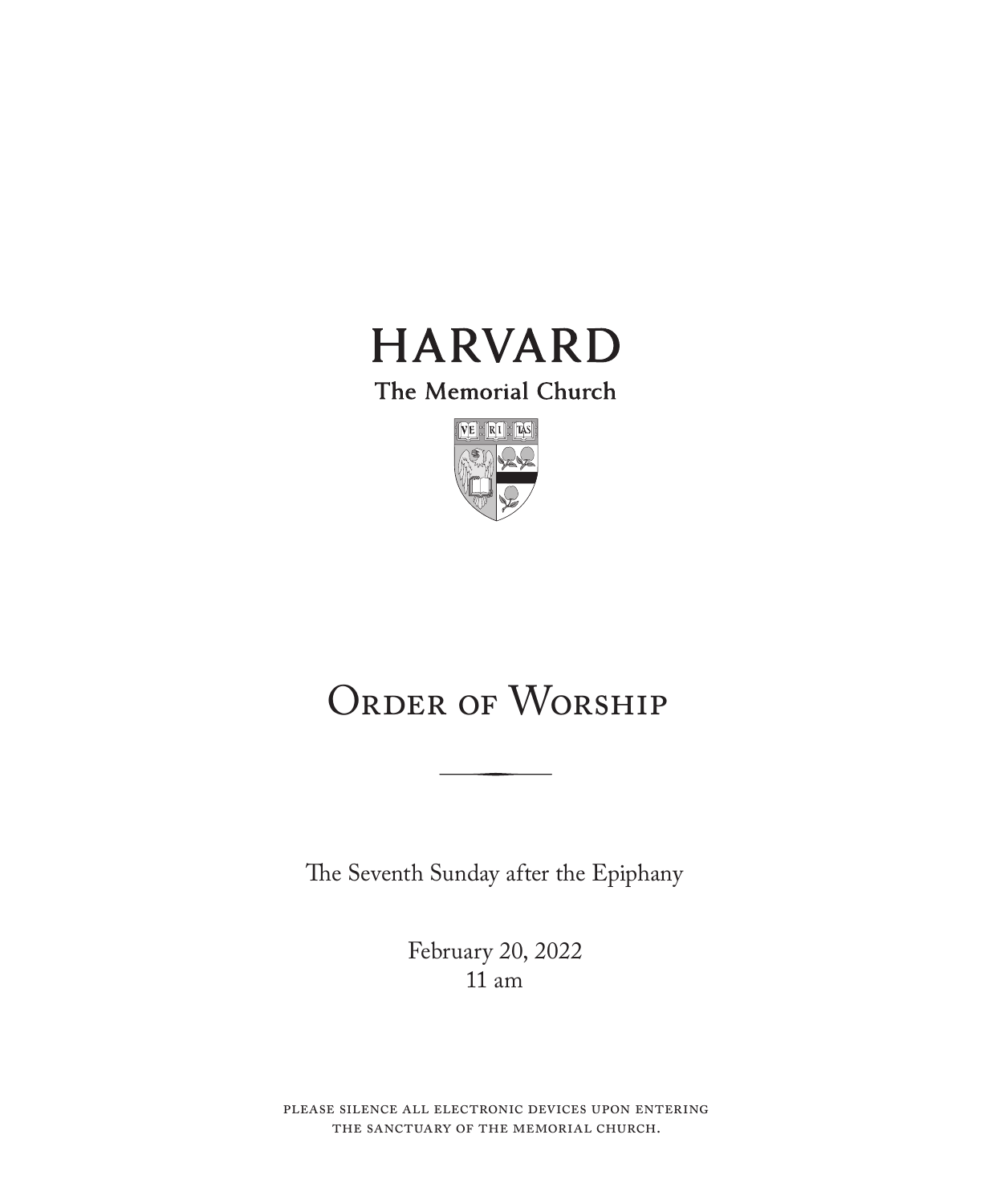#### PRELUDE

Meditation on "Peace Like a River" (2017) *Brenda Portman (b. 1980)*

#### HYMN

No. 1, st. 1 & 4, "All People That on Earth Do Dwell" *Old Hundredth The congregation stands and remains masked while singing.*

### CALL TO WORSHIP

#### *from Psalm 36 & Isaiah 2*

| Minister: | Your steadfast love, O Lord, extends to the heavens,<br>your faithfulness to the clouds.               |
|-----------|--------------------------------------------------------------------------------------------------------|
| People:   | Your righteousness is like the mighty mountains,<br>your judgments are like the great deep.            |
| Minister: | How precious is your steadfast love, O God!<br>All people may take refuge in the shadow of your wings. |
| People:   | For with you is the fountain of life;<br>in your light we see light.                                   |
| Minister: | Come, let us set out in the light of the Lord!                                                         |

#### **CONFESSION**

#### *In unison:*

Eternal God, in whom we live and move and have our being, whose face is hidden from us by our sin, and whose mercy we forget: cleanse us from all offenses, and deliver us from proud thoughts and vain desires; that humbly we may draw near to thee, confessing our faults, confiding in thy grace, and finding in thee our refuge and our strength, through Jesus Christ our Lord.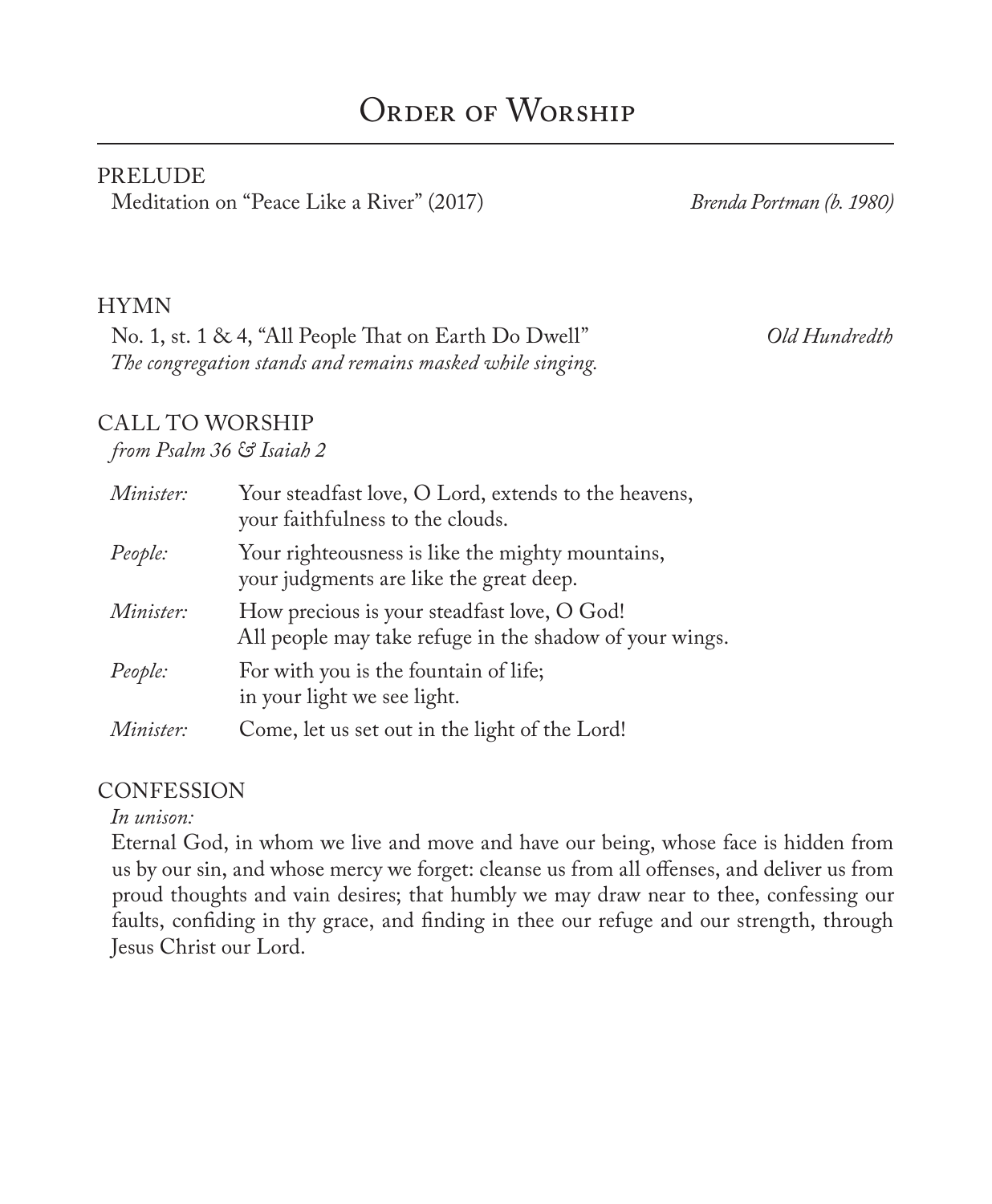### ASSURANCE OF PARDON

#### HYMN

No. 33, "Praise to the Lord, the Almighty" *Lobe den Herren The congregation stands and remains masked while singing.*

#### THE PEACE & GREETING

*All are invited to join in the singing of Hymn No. 27, stanza 1.*

#### **OFFERTORY**

*The offering collected goes directly to fund the Memorial Church Grants Committee's recipient organizations and their important work in our local communities. Ushers will begin collection from the front of the church. Checks can be written to the Memorial Church with the memo line "Grants Committee." You may also donate online at https://memorialchurch.harvard.edu/donate* 

Psalm 37:3–11, 40–41 *Noli aemulari Chant by John Joubert (1927–2019)*

*Sung by the choir*

Put thou thy trust in the Lord, and be doing good;

dwell in the land, and verily thou shalt be fed.

Delight thou in the Lord, and he shall give thee thy heart's desire.

Commit thy way unto the Lord, and put thy trust in him, and he shall bring it to pass. He shall make thy righteousness as clear as the light, and thy just dealing as the noon-day Hold thee still in the Lord, and abide patiently upon him: but grieve not thyself at him whose way doth prosper, against the man that doeth after evil counsels.

Leave off from wrath, and let go displeasure:

fret not thyself, else shalt thou be moved to do evil.

Wicked doers shall be rooted out; and they that patiently abide the Lord,

those shall inherit the land.

Yet a little while, and the ungodly shall be clean gone:

thou shalt look after his place, and he shall be away.

But the meek-spirited shall possess the earth,

and shall be refreshed in the multitude of peace.

But the salvation of the righteous cometh of the Lord;

who is also their strength in the time of trouble.

And the Lord shall stand by them, and save them: he shall deliver them from the ungodly, and shall save them, because they put their trust in him.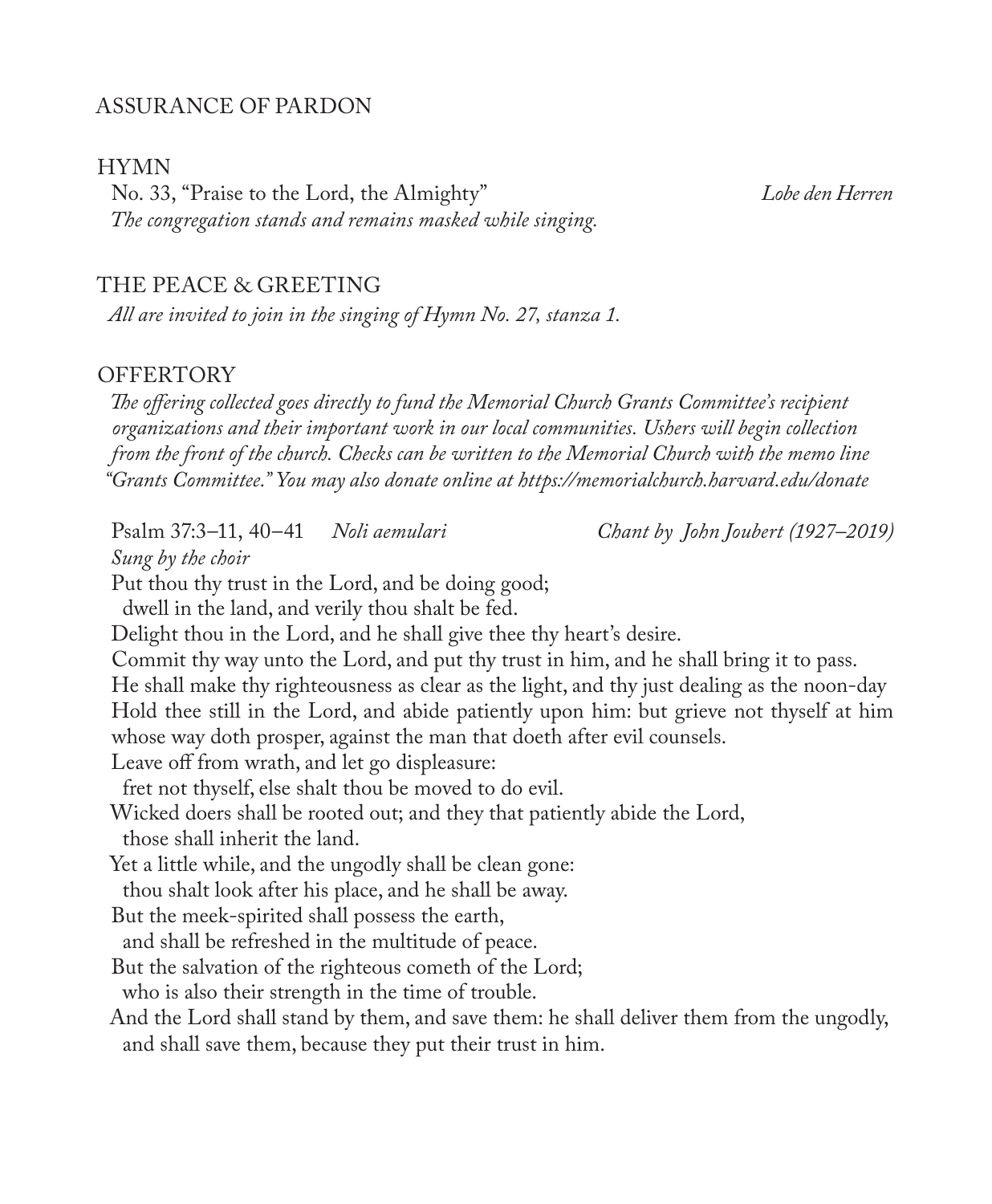#### DOXOLOGY

*The congregation stands and remains masked while singing.* Praise God, from whom all blessings flow. Praise God, all people here below. Praise God above, ye heavenly host. Creator, Christ, and Holy Ghost. Amen.

FIRST LESSON

ANTHEM

You are in us, and we are in You, Each being distinct, yet ever united. You are the tree, the seed, and the cell; You are the flower, the fruit, and the shade; You are the sun, the light, and the lighted; You are the manifold form of infinite space; You are the breath, the word, and the meaning; You are the limit and the limitless. You are the Immanent Mind in us; You are the Supreme Soul within the soul. Blessed are all who see You.

Genesis 45:3-11, 15 *Pew Bible, page 39 (OT)*

Song of Kabir (2014) *Elizabeth Alexander (b. 1962)*

*Kabir (ca. 1338/1440–1448/1518), adp. by the composer*

SECOND LESSON

Luke 6:27-38 *Pew Bible, page 56 (NT)*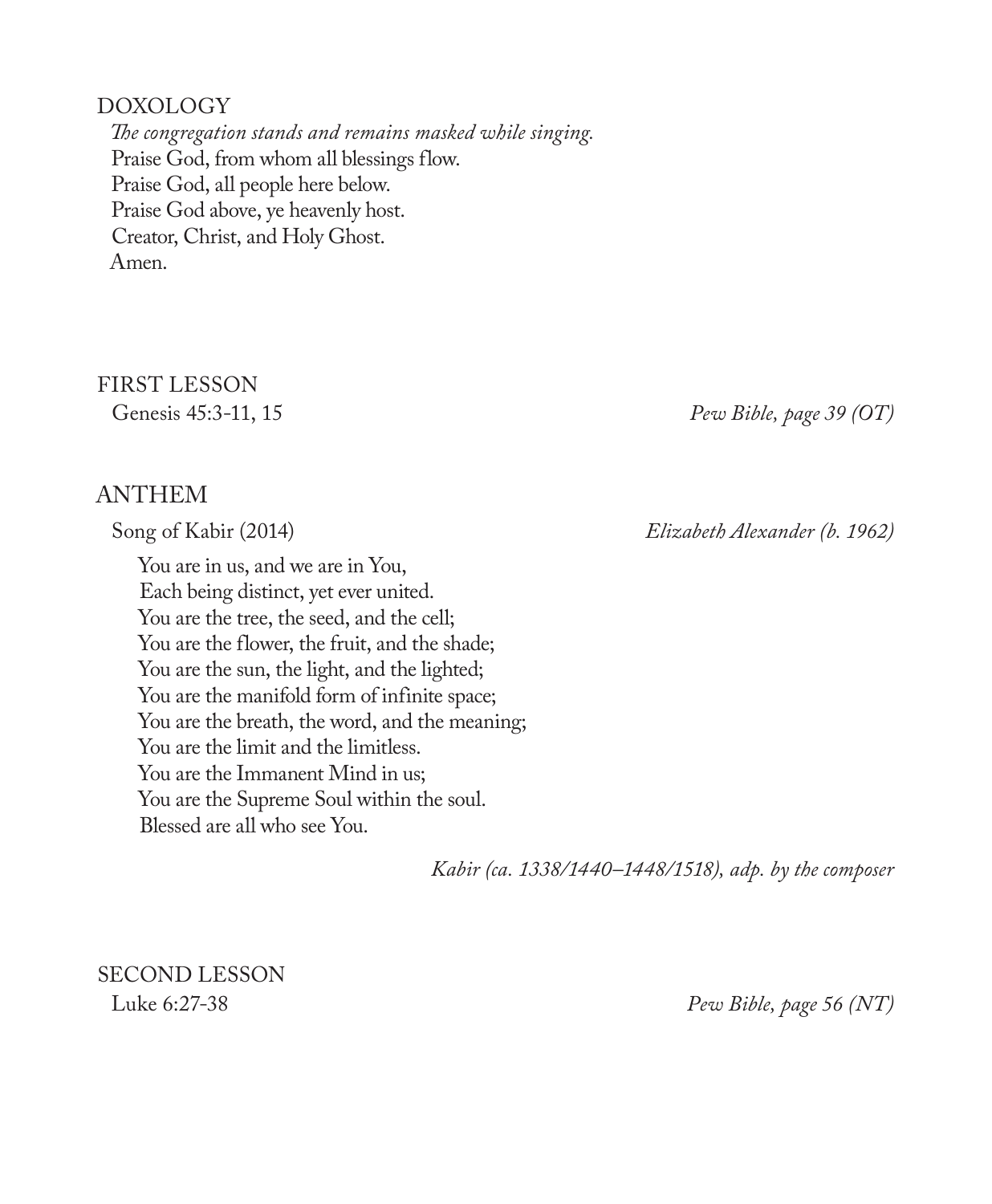ANTHEM<br>My Eyes for Beauty Pine (2014)

Elizabeth Coxhead (b. 1987) and Thomas Coxhead (b. 1993)

My eyes for beauty pine, My soul for Goddës grace: No other care nor hope is mine, To heaven I turn my face.

One splendor thence is shed From all the stars above: 'Tis named when God's name is said, 'Tis Love, 'tis heavenly Love.

And every gentle heart, That burns with true desire, Is lit from eyes that mirror part Of that celestial fire.

*Robert Bridges (1844-1930)* 

#### THE PRAYERS OF THE PEOPLE

#### THE LORD'S PRAYER

#### *In unison:*

Our Father, who art in heaven, hallowed be thy name. Thy kingdom come. Thy will be done, on earth, as it is in heaven. Give us this day our daily bread. And forgive us our trespasses, as we forgive those who trespass against us. And lead us not into temptation, but deliver us from evil. For thine is the kingdom, and the power, and the glory, for ever and ever. Amen.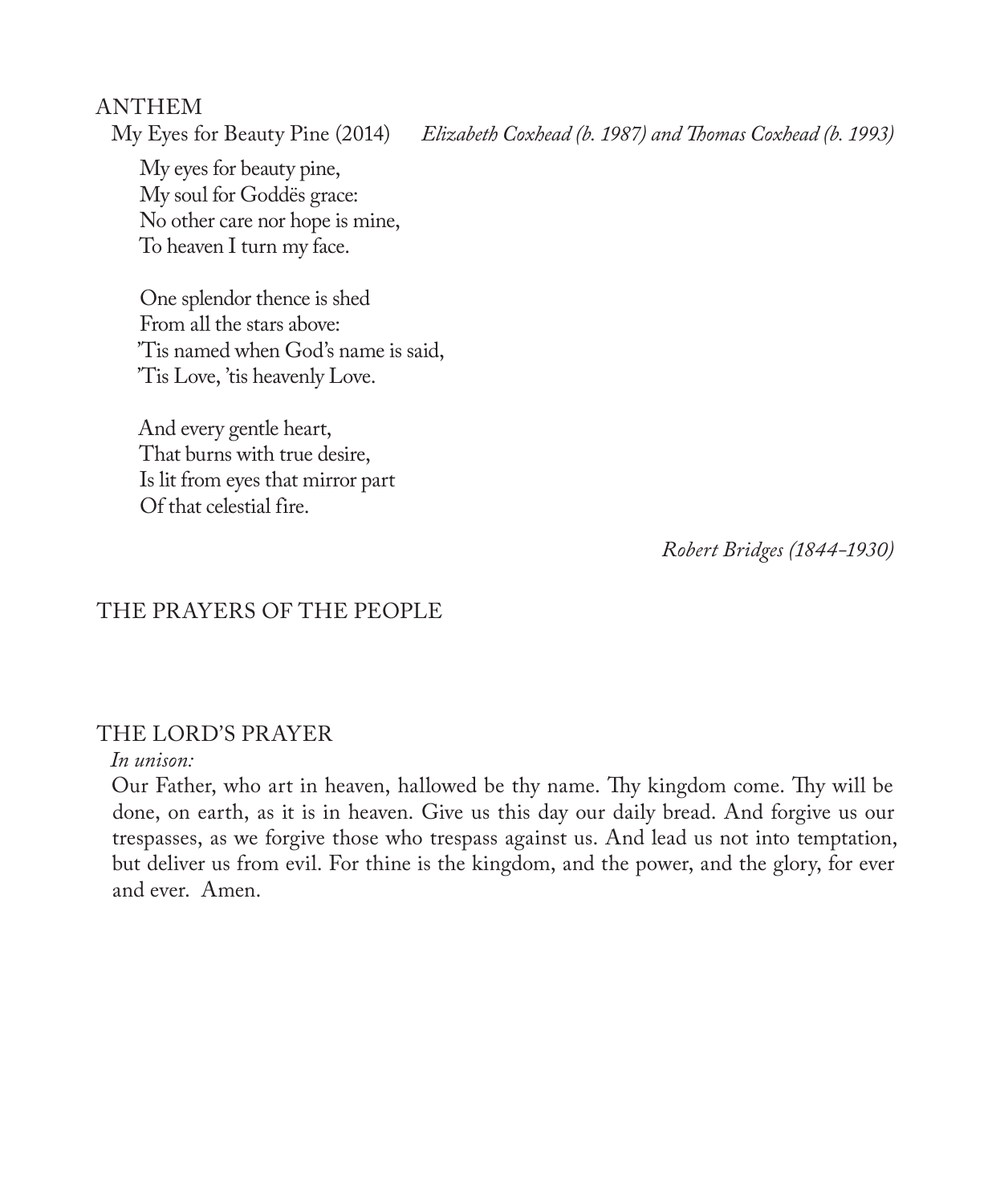#### PRAYER RESPONSE

*The congregation remains seated.*



## SERMON

HYMN

No. 226, "Love Divine, All Loves Excelling" *Hyfrydol The congregation stands and remains masked while singing.*

BENEDICTION

POSTLUDE<br>Lucis Creator (2002)

Dorothy Papadakos (b. 1960)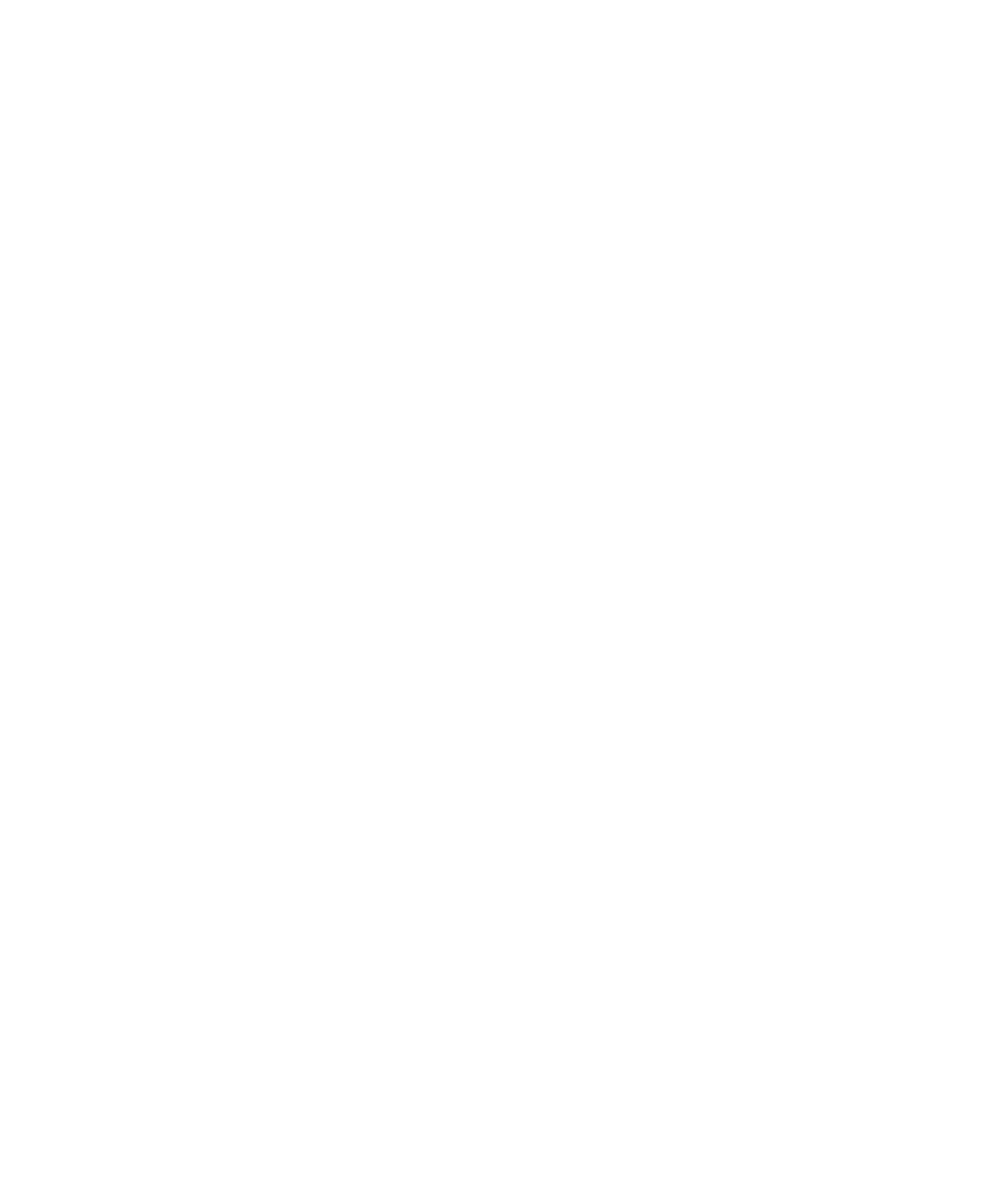## Announcements Sunday, February 20th, 2022

## WELCOME

Today is the Seventh Sunday after the Epiphany. The preacher is the Reverend Calvon Jones, Assistant Minister in the Memorial Church. The worship leaders are the Reverend Emmanuel K. Akyeampong, Ellen Gurney Professor of History, Professor of African and African American Studies, and Minister for Worship and Formation in the Memorial Church; Cheyenne Boon MDiv II; and Laurie Sedgwick MDiv III. The music is provided by the Harvard University Choir under the direction of Edward Elwyn Jones, Gund University Organist and Choirmaster and David von Behren, Assistant University Organist and Choirmaster.

## MUSIC NOTES

American composer Elizabeth Alexander is a native of South Carolina and has lived for many years in Minneapolis, Minnesota. Educated at the College of Wooster and Cornell University, she has focused in recent decades particularly on writing choral music and has become one of the most widely performed composers in Unitarian Universalist congregations throughout the USA. *Song of Kabir* sets her own adaptation of words by the well-known Indian mystic poet.

*My Eyes for Beauty Pine*, a beautiful setting of a text by Robert Bridges, was co-written by sister and brother Elizabeth and Thomas Coxhead for a wedding of friends. Elizabeth Coxhead is Lizzie Ibrahim, a classical concert producer for BBC Radio 3 in London; Thomas Coxhead is Assistant Organist at Ripon Cathedral.

Brenda Portman serves as the Resident Organist at Hyde Park Community United Methodist Church in Cincinnati, Ohio. This morning's prelude, *Meditation on "Peace Like a River,"* is characterized by melodic syncopations and a pizzicato-like pedal line. Dorothy Papadakos was Organist and Director of Music at the Cathedral of St. John the Divine, New York City, and is famed as an improviser in a number of styles. The postlude is based on the plainsong hymn, "Lucis Creator optime" ("O blest creator of the light"): the chant is heard in the right hand, while the accompaniment is full of jazzy rhythms and colorful harmonies.

## MORNING PRAYERS

Our daily service of Morning Prayers takes place at 8:30 am. Monday: No Service (University Holiday); Tuesday: Alanna C. Sullivan; Wednesday: Gianluca Avanzato MDiv II; Thursday: Charles Donahue '62; Friday: Micahela Mobley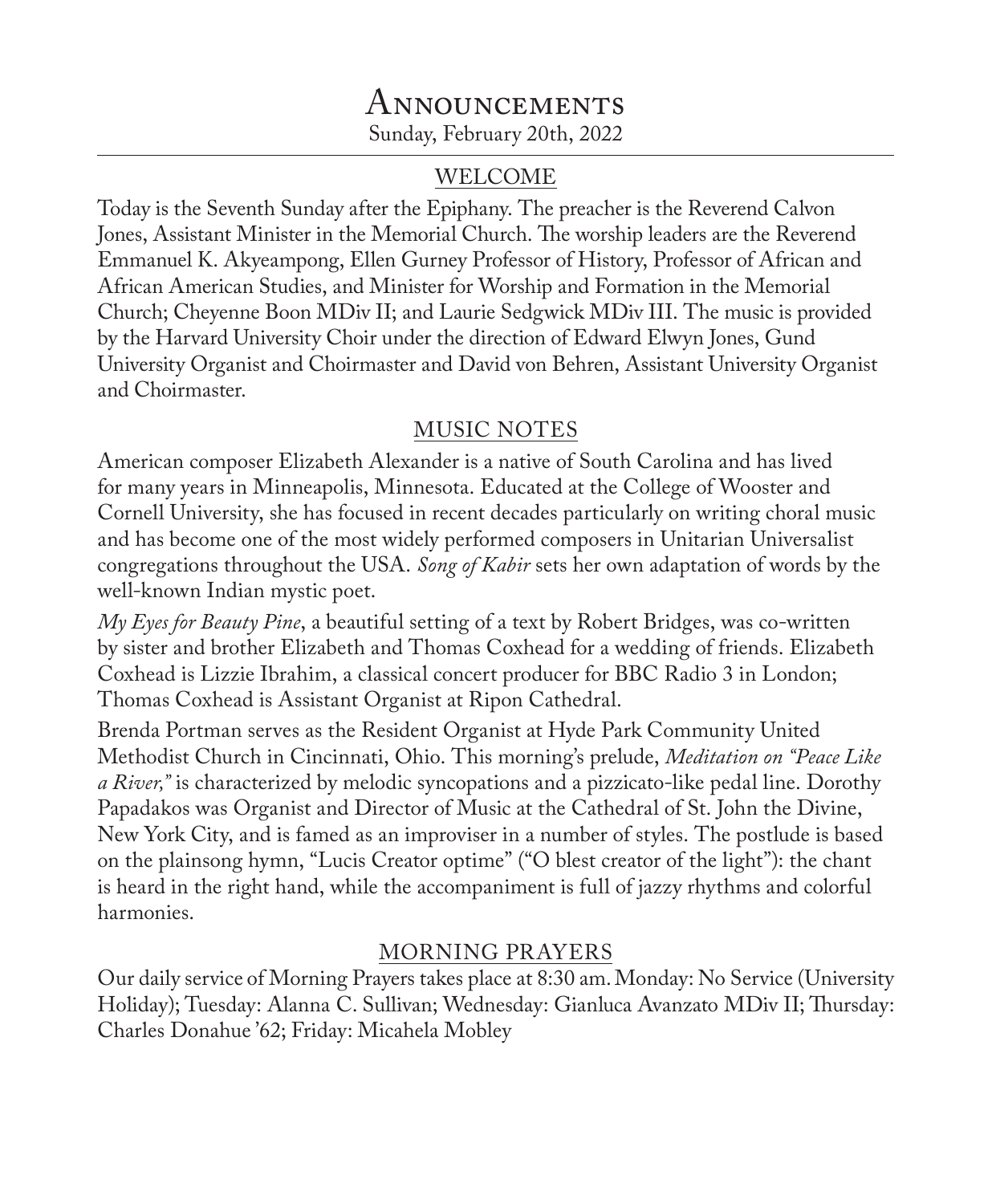## COVID-19 GUIDELINES

The wellbeing of our visitors, students, and staff remains our top commitment at the Memorial Church. Harvard University continues to closely monitor the ongoing COVID-19 pandemic, and it is an ever-changing situation.

We are taking important steps to protect against COVID-19. We are grateful for your assistance helping us to take these precautionary measures to prevent the spread of infection and to prioritize the wellbeing of our community, especially the most vulnerable in our midst.

We ask that all visitors, students, and staff abide by the following:

- All individuals will be masked indoors.
- All individuals/households will attest to the state of their health upon arrival. Individuals will be asked to leave if they have been diagnosed with COVID-19 and/or exhibiting symptoms with COVID-19.
- All individuals will refrain from public consumption of food and beverage indoors.

Please review the latest guidance for on-campus activity before attending services or other events on campus. Seating with physical distancing is available.

Guidance may be subject to additions and changes based upon the distribution of the disease and local disease dynamics. We appreciate your understanding and patience during this time.

Things are a bit different. Some of the details of our worship life have been altered to accommodate pandemic restrictions. Some of our programming has been adjusted to keep everyone safe. But what we hope you find entirely familiar is the love and openness and welcome with which we hope to fill our church each day.

## FAITH & LIFE FORUM

The Faith & Life Forum of the Memorial Church explores matters of faith and public life. The Forum takes place in the Buttrick Room in the lower level of the Memorial Church from 9:30– 10:30 am on Sundays. Each week we explore themes such as love, justice, suffering, and salvation in relation to the world in which we live. We learn from scholars and practitioners of religion, religious intellectuals, writers, activists, and artists whose work captures conceptions of the sacred and wrestles with the mysterious dimensions of life. In addition to masking, participants will need to register and attest to their health in order to participate in the weekly forum gatherings. All are welcome to join. Please visit our website to learn more.

## CHURCH SCHOOL

The Church School offers Christian education classes for children of age three through sixteen. All classes are held during Sunday Services in the Fall and Spring Terms. To participate in the Church School program, parents or guardians need to register their children, and to attest to the state of their children's health weekly.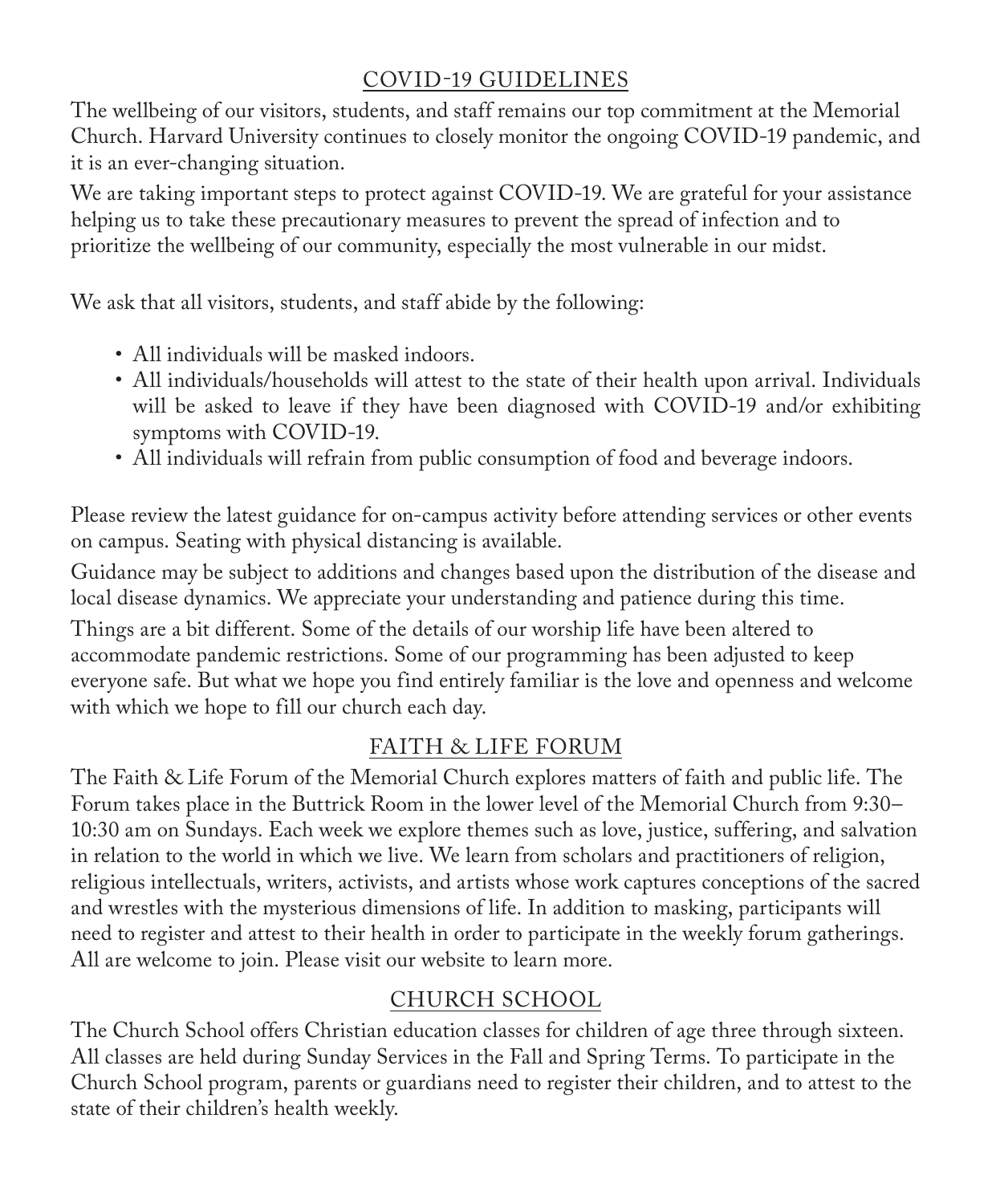Please visit our website to learn more or email Assistant Minister, Calvon Jones (*calvon\_ jones@ harvard.edu*), with any questions. The Rev. Jones and the Church School team are excited to announce the launch of our newly designed MemChurch School digital platform. Our children and families will have access to fun, exciting, and educational episodes, steeped in stories of love and humanity. Take a virtual journey to a digital place where the Bible comes to life. You can find episodes at: https://bit.ly/3iUtEWV

## STUDENT OPPORTUNITIES

Looking for a way to get more involved with the Memorial Church? Student Deacons might be the answer! Student Deacons is a volunteer, ecumenical Christian program involving both undergraduate and graduate students. Their service involves a ministry of hospitality and welcome during Sunday services and in the wider MemChurch community. If you're looking for a new opportunity for spiritual growth, please contact Student Program Coordinator, Anna Burnham (*anna\_burnham@harvard.edu*), for more information!

## AFTER-SCHOOL SNACK

Looking for a space to relax, connect with other students, and grab some good food towards the end of your week? Join Professor Potts, his family, and their dog Suki for weekly After-School Snack at Sparks House, 21 Kirkland St., Thursdays from 4-5:30 pm. Feel free to drop in and out as you need. Bring a friend!

## STUDENT OASIS

The Student Oasis in the lower level of the Memorial Church is a tranquil and relaxing space for study, for meeting friends and fellow students, and even cooking a favorite meal in the full-service kitchen. Located in the heart of Harvard Yard, the Oasis is open daily to Harvard students during the academic term. For more information and the hours of operation, visit *https://memorialchurch.harvard.edu/studentoasis*

## JOYS AND CONCERNS

The pslamist writes, "Even before a word is on my tongue, O Lord, you know it completely." Prayer reminds us of our relationship to God and one another; it emphasizes our oneness as the Body of Christ. What weighs on your heart? How can we join you in prayer? We invite you to share your joys and concerns so that we may communally uplift them to God in the Prayers of the People during Sunday Services. Please send your prayer requests to the Rev. Alanna Sullivan (*alanna\_sullivan*@harvard.edu).

## PASTORAL CARE LINE

The clergy at the Memorial Church have established a pastoral care line if you would like spiritual or pastoral care during a difficult time. Please call or text 617-595-9044 and a clergyperson will follow up with you shortly.